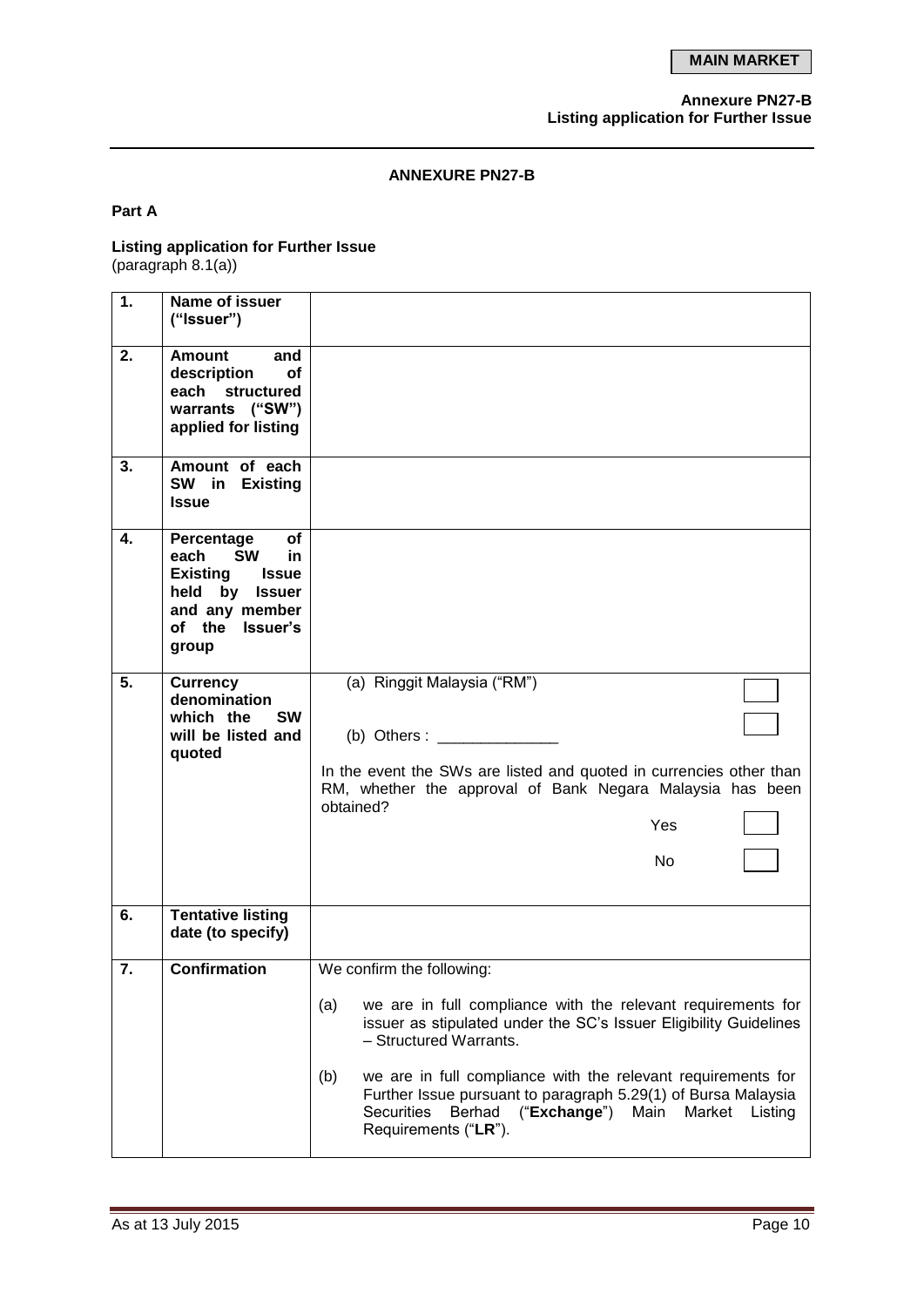# **Annexure PN27-B**

**Listing application for Further Issue**

| 8.    | <b>Undertakings</b>                                                                                                                               | We undertake the following: |                                                                                                                                                                                                                                                                                                                                                                                                                   |  |  |
|-------|---------------------------------------------------------------------------------------------------------------------------------------------------|-----------------------------|-------------------------------------------------------------------------------------------------------------------------------------------------------------------------------------------------------------------------------------------------------------------------------------------------------------------------------------------------------------------------------------------------------------------|--|--|
|       |                                                                                                                                                   | (a)                         | all allotment information of the structured warrants will be<br>submitted to the Depository for the crediting of the structured<br>warrants into the respective securities holders accounts;                                                                                                                                                                                                                      |  |  |
|       |                                                                                                                                                   | (b)                         | all conditions, including conditions imposed by the relevant<br>authorities, if any, which are required to be met prior to the<br>listing and quotation of the structured warrants will be met;                                                                                                                                                                                                                   |  |  |
|       |                                                                                                                                                   | (c)                         | there are no circumstances or facts which have the effect of<br>preventing or prohibiting the issuance, listing and/or quotation<br>of the structured warrants, including any order, injunction or<br>any other directive issued by any court of law;                                                                                                                                                             |  |  |
|       |                                                                                                                                                   | (d)                         | to immediately inform the Exchange upon becoming aware,<br>after submission of the listing application, that the applicant<br>has failed to meet any of the above undertakings referred to in<br>paragraphs (a) to (b) or of any circumstances or facts referred<br>to in paragraph (c) above;                                                                                                                    |  |  |
|       |                                                                                                                                                   | (e)                         | to make the relevant announcements in accordance with<br>paragraph 7.1(i) of Practice Note 27;                                                                                                                                                                                                                                                                                                                    |  |  |
|       |                                                                                                                                                   | (f)                         | to furnish the Exchange on the first day of listing, a letter from<br>the eligible broker or if the issuer is an eligible broker or<br>eligible licensed person approved by Bank Negara Malaysia<br>submitting the application on its own behalf, a letter from the<br>issuer, confirming all approvals of relevant authorities for the<br>issuance of structured warrants have been obtained (if<br>applicable); |  |  |
|       |                                                                                                                                                   | (g)                         | to furnish the Exchange on the first day of listing, a copy each<br>of all letters of approval from the relevant authorities for the<br>issuance of structured warrants which have not been filed with<br>the Exchange (if applicable); and                                                                                                                                                                       |  |  |
|       |                                                                                                                                                   | (h)                         | to furnish the Exchange on the first day of listing or<br>immediately after the execution of the trust deed/deed poll or<br>their supplement, whichever is the earlier, a copy of the duly<br>executed trust deed/deed poll or their supplement in respect of<br>the additional structured warrants together with the letter of<br>compliance accompanied by a checklist showing compliance<br>(if applicable).   |  |  |
|       |                                                                                                                                                   |                             |                                                                                                                                                                                                                                                                                                                                                                                                                   |  |  |
| Date: | [Authorised signatory of the *eligible broker]<br>[Authorised signatory of the Issuer]<br>Name:<br>Name:<br>Designation:<br>Designation:<br>Date: |                             |                                                                                                                                                                                                                                                                                                                                                                                                                   |  |  |

*\* Authorised signatory of the issuer if the issuer is an eligible broker or eligible licensed person approved by Bank Negara Malaysia, submitting the listing application on its own behalf \**